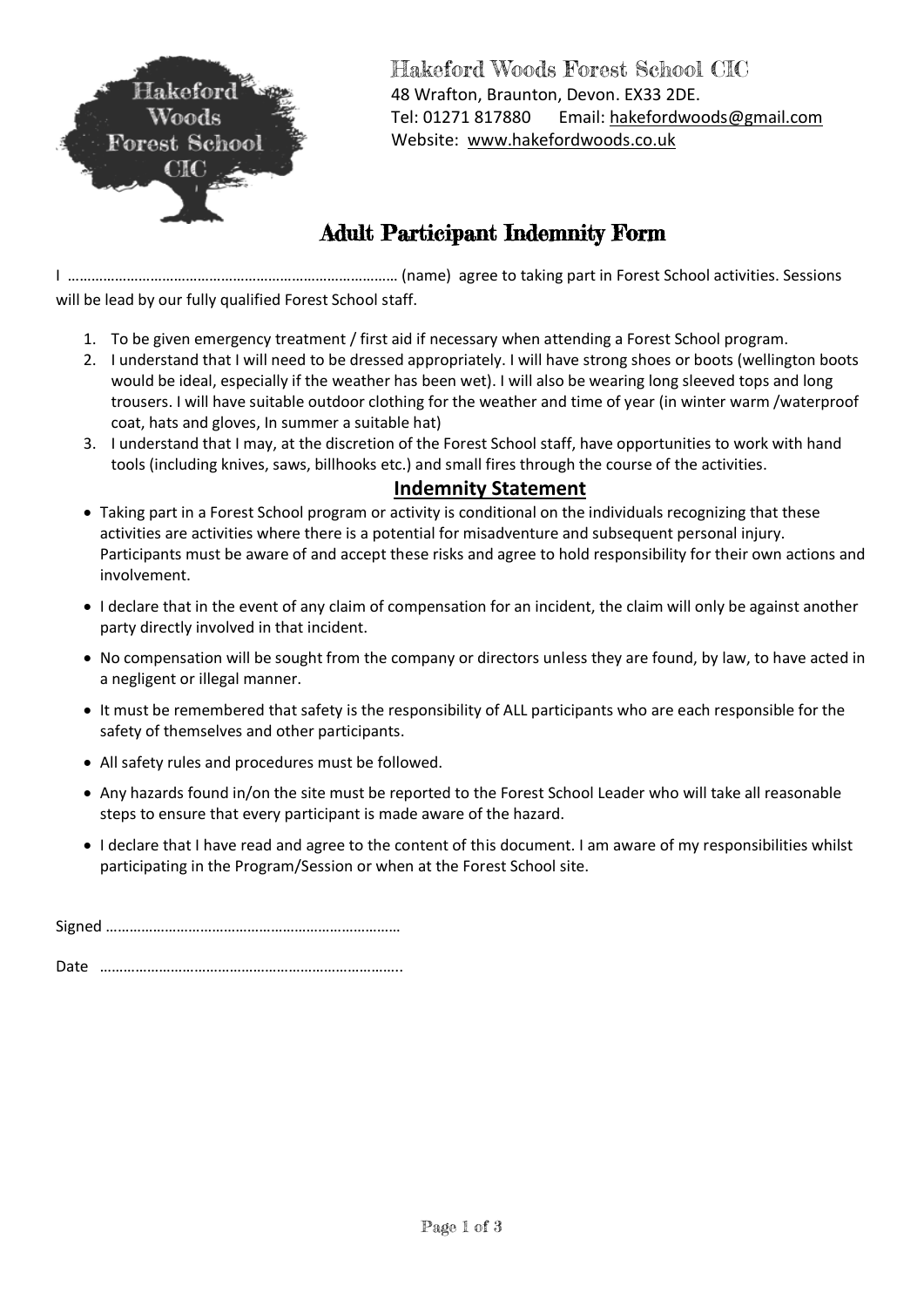## Hakeford Woods Forest School

## Medical Treatment Consent and Participant Consent Form

|                                                                        | In the event that you should require hospital treatment, we require the following information:<br>Please note that we will always try to contact emergency contacts/next of kin prior to any hospital treatment. |     |
|------------------------------------------------------------------------|------------------------------------------------------------------------------------------------------------------------------------------------------------------------------------------------------------------|-----|
| <b>Participant's Name</b>                                              |                                                                                                                                                                                                                  |     |
| <b>Date of Birth</b>                                                   |                                                                                                                                                                                                                  |     |
| <b>Home Address</b>                                                    |                                                                                                                                                                                                                  |     |
| <b>Emergency Contact Details</b>                                       |                                                                                                                                                                                                                  |     |
| <b>Name</b>                                                            |                                                                                                                                                                                                                  |     |
| <b>Relationship to</b><br>participant                                  |                                                                                                                                                                                                                  |     |
| <b>Telephone No.</b>                                                   |                                                                                                                                                                                                                  |     |
| Work/Mobile No.                                                        |                                                                                                                                                                                                                  |     |
| <b>Email address</b>                                                   |                                                                                                                                                                                                                  |     |
| <b>Doctor</b>                                                          |                                                                                                                                                                                                                  |     |
| <b>Name</b>                                                            |                                                                                                                                                                                                                  |     |
| <b>Medical Centre</b>                                                  |                                                                                                                                                                                                                  |     |
| <b>Address</b>                                                         |                                                                                                                                                                                                                  |     |
| insect stings.                                                         | Insect Stings. As an additional precaution we are required to ask you in more detail about allergies and                                                                                                         |     |
| I have been stung by a bee or wasp                                     |                                                                                                                                                                                                                  | Y/N |
| I have been stung by a bee or wasp and made a normal recovery          |                                                                                                                                                                                                                  | Y/N |
|                                                                        | I have been stung by a bee or wasp and had an allergic reaction                                                                                                                                                  |     |
|                                                                        | If you answered yes to the final question we will contact you in order to obtain further details                                                                                                                 |     |
| <b>Allergies</b>                                                       |                                                                                                                                                                                                                  |     |
|                                                                        |                                                                                                                                                                                                                  |     |
| I have food allergies / other allergies.<br>If Yes please detail below |                                                                                                                                                                                                                  | Y/N |
|                                                                        |                                                                                                                                                                                                                  |     |
|                                                                        |                                                                                                                                                                                                                  |     |
|                                                                        |                                                                                                                                                                                                                  |     |
|                                                                        |                                                                                                                                                                                                                  |     |
|                                                                        |                                                                                                                                                                                                                  |     |